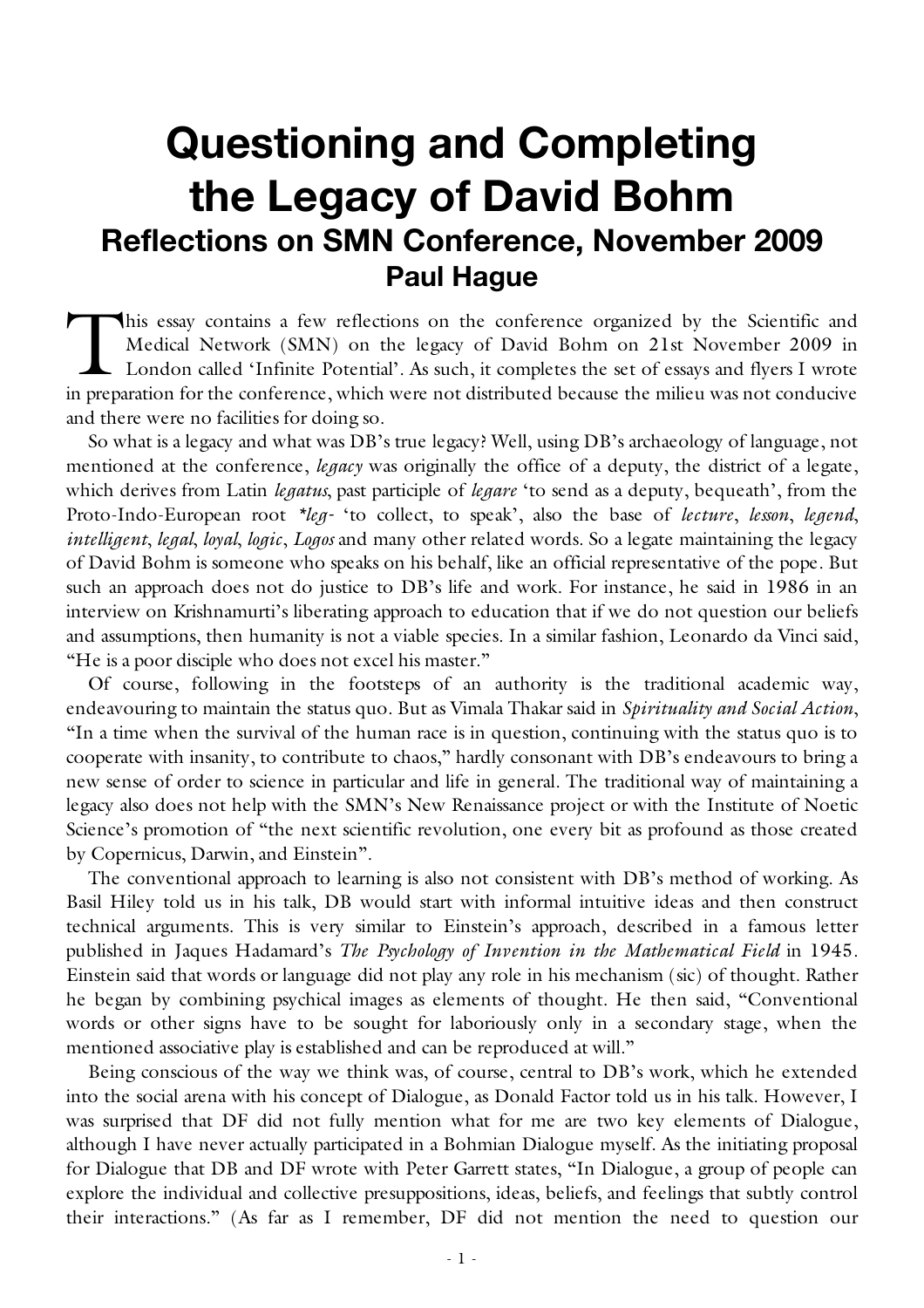presuppositions.) Secondly, if the group is to be conscious of the process of dialogue, it is sometimes necessary to break into a meta-dialogue, mentioned in the proposal but not in DF's talk.

So what is DB's true legacy and how can we broaden it and bring it to its natural culmination? Well, we can clearly see that DB's intuitive starting point was Wholeness, the True Nature of us all, whatever our beliefs to the contrary might be. But how can we consciously return Home to Wholeness, the Alpha and Omega for all our lives? Well, DB wrote in the first paragraph of the first chapter of *Wholeness and the Implicate Order*, called 'Fragmentation and Wholeness':

It is especially important to consider this question today, for fragmentation is now very widespread, not only throughout society, but also in each individual; and this is leading to a kind of general confusion of the mind, which creates an endless series of problems and interferes with our clarity of perception so seriously as to prevent us from being able to solve most of them. Thus art, science, technology, and human work, in general, are divided up into specialities, each considered to be separate from the others.

DB then went on to say that because "each human being has been fragmented into a large number of separate and conflicting compartments … it is generally accepted that some degree of neurosis is inevitable, while many individuals going beyond the 'normal' limits of fragmentation are classified as paranoid, schizoid, psychotic, etc."

Yet, it hasn't always been this way, as DB points out. From time immemorial, people have "projected myths of a yet earlier 'golden age', before the split between man and nature and between man and man had yet taken place. Indeed, man has always been seeking wholeness mental, physical, social, individual."

Then, pointing out that the words *health*, *whole*, and *holy* have a common Germanic root, "roughly equivalent to the Hebrew *shalom* ['peace']", DB said, "All of this indicates that man has sensed always that wholeness or integrity is an absolute necessity to make life worth living. Yet, over the ages, he has generally lived in fragmentation. *Surely, the question of why all this has come about requires careful attention and serious consideration* (my emphasis)."

It is thus utterly amazing that a conference convened to honour David Bohm's legacy barely mentioned this, the most critical issue of our times. While *Wholeness* was mentioned occasionally, I heard no speaker or questioner using the word *fragmentation*. So the subject of how the fragmented mind might be healed in Wholeness did not come up. DB understood many of the key issues here, some mentioned in passing by several speakers at the conference, and outlined in my essay 'In Gratitude to David Bohm and J. Krishnamurti', a summary of an extended essay 'Healing the Fragmented, Split Mind in Wholeness'. However, DB, himself, was unable to take all the necessary steps, and neither, it seems, have his successors at the conference.

To some extent, this is because of DB's own behaviour patterns. F. David Peat tells us in his candid biography of DB called *Infinite Potential* that while DB complained about fragmentation both in science and in life, "with respect to friends and colleagues, [he] compartmentalized his areas of interest, discussing physics with one, Krishnamurti with someone else, and with yet another, language and perception." So all of the speakers at the conference represented just one aspect of DB's life and work, with none representing the whole man. The conceptual confusion that arose from this fragmentation was, for me, the most noticeable feature of the conference. For fragmentation leads to delusion, a mental disorder that is as widespread as the split mind, which Osho and Eckhart Tolle have called schizophrenia, out of touch with Reality, from the Greek *skhizein* 'to split' and *phren* 'mind'.

One step that DB could have taken in his own search for Wholeness would have been to have abandoned physics and work with Krishnamurti full time, for you cannot find Wholeness from within any one specialist discipline or culture. But while DB considered this possibility, as FDP told us, he did not take this step. FDP also talked about an incident when his wife described the powerful effect of a holotropic breathwork session that she had had with Stanislav Grof, at which DB had said how much he would have liked to do such an exercise.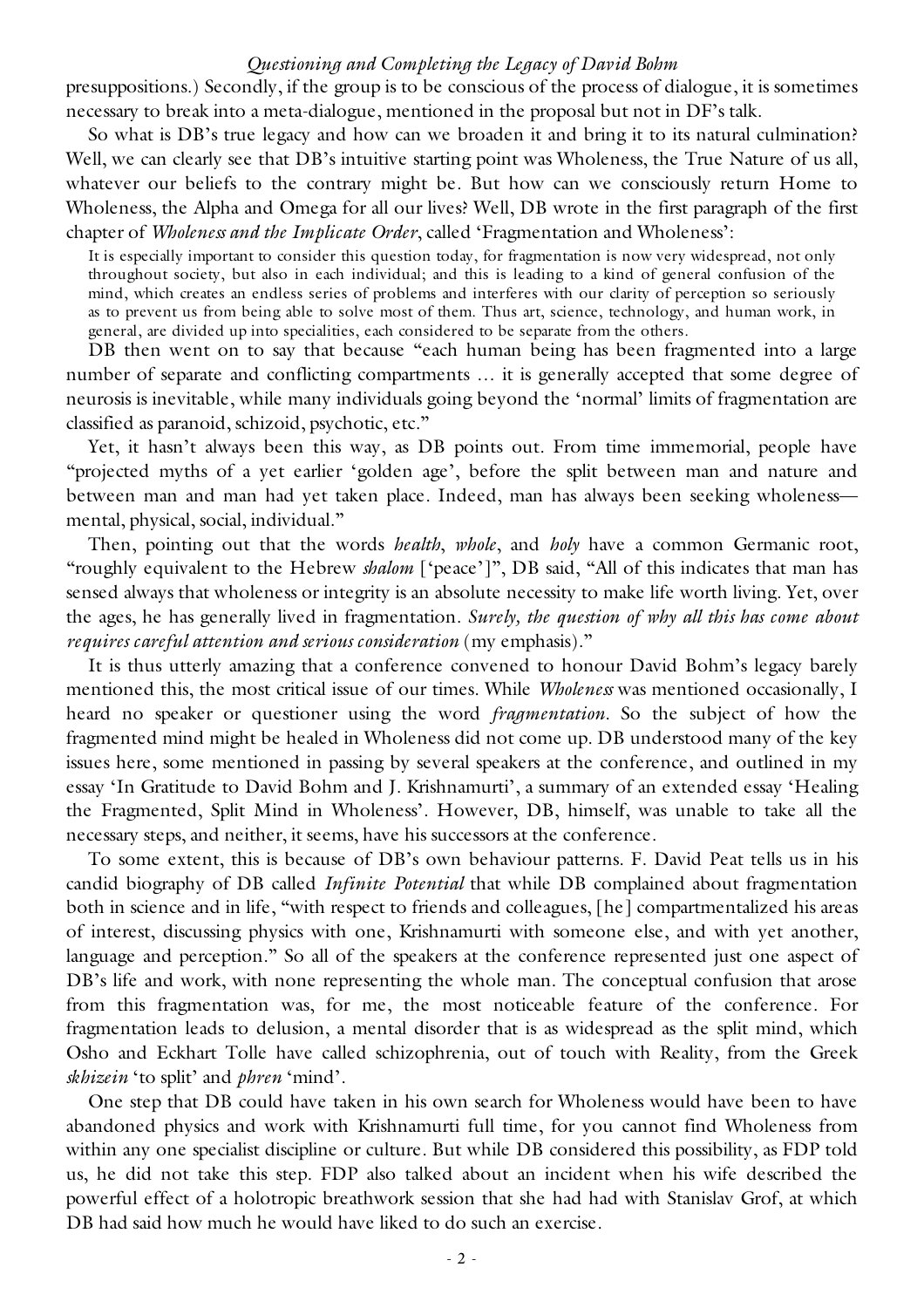# *Reflections on SMN Conference, November 2009*

This is particularly sad because in April 1992, DB spoke at a conference organized by the International Transpersonal Association in Prague called 'Science, Spirituality, and the Global Crisis', where I last met DB and met Saral Bohm for the first and only time. And as a pre-conference activity, Christina and Stan Grof arranged a holotropic breathwork session for some 300 participants, a most wonderful liberating experience and a vitally important step in my own psychospiritual awakening.

But maybe such an opportunity was too late for DB himself. When I met DB in 1985 (our fourth meeting after a break of a couple of years), he apologized for not being able to meet me earlier because he was recovering from long periods of depression the previous year, as Mary Cadogan told us in her short talk on DB's relationship to Krishnamurti. For myself, I was in the process of recovering from what Christina and Stan Grof call a 'spiritual emergency', when Spirit emerges faster than the organism can handle.

Andrew Gibb, a Ph.D. student with Basil Hiley in DB's department at Birkbeck College, who I had met at the Teilhard Centre in 1984, told me that such a crisis is symptomatic of what Abraham Maslow called the 'Jonah Syndrome', a pandemic today, as I describe in my writings. Andrew, who was one of the few people ever to appreciate my questioning approach to human learning, but who tragically died at thirty of a genetic disorder, was the spark that set my own psychospiritual healing process in motion. He invited me to participate in a two-weekend therapy training with some Americans called 'LifeTraining', which several academics at Cambridge University had taken, including a Nobel Laureate, who also attended the SMN conference this month.

At the conference, both MC and FDP honestly spoke about DB's difficulties in this respect, not usually done at scientific conferences. As MC told us, DB had a deep longing for approval and acknowledgement, but as this was not forthcoming in the way that DB, a man living many years ahead of his time, desired, he suffered deep depressions at various times in his life. Despite working with K for some twenty years, DB never resolved his psychospiritual problems, leading to estrangement, as FDP tells us in his biography. This is very sad because if we are unwilling to look into the depths of the soul for whatever reason, then humanity is not a viable species, quite unable to realize its Infinite Potential, as I outline in my flyer 'Opening up the Soul'.

So how can we fulfil DB's legacy, completing both his life's work and that of Isaac Newton and Albert Einstein? Well, to do so, we need to take an evolutionary perspective, which tells us why people's minds are so fragmented and split today. We can simply define evolution as an accumulative process of divergence and convergence, proceeding in an accelerating, exponential fashion by synergistically creating wholes that are greater than the sum of the preceding wholes through the relationships that are formed, apparently out of nothing. (This ability of structures to increase in complexity through the power of Life from nothing could be related to what DB called the quantum potential, a term in the partial differential equations that BH used in his presentation.)

However, while evolution is both divergent and convergent, during the 25,000 years of human learning in the noosphere, it has been more divergent than convergent, which we can clearly see in religious demarcations, academic specialization, and the division of labour in the workplace. Indeed, it is this divergence that enables us to see the wonderful diversity of the species, but unable to see the underlying Reality that all forms of life share in common. It is interesting to note in this respect that biodiversity—the variation of life forms—is often used as a measure of the health of biological systems.

So no one is to blame for our fragmented minds and what Erich Fromm called our sick society, whose superficial diversity is as much a source of conflict and suffering as a source of necessity and fascination. We are all the products of some fourteen billion years of evolution since the most recent big bang. None of us would be where we are today without all these aeons of development. And as a corollary, where we might evolve in the future is not in our hands, or minds, as we might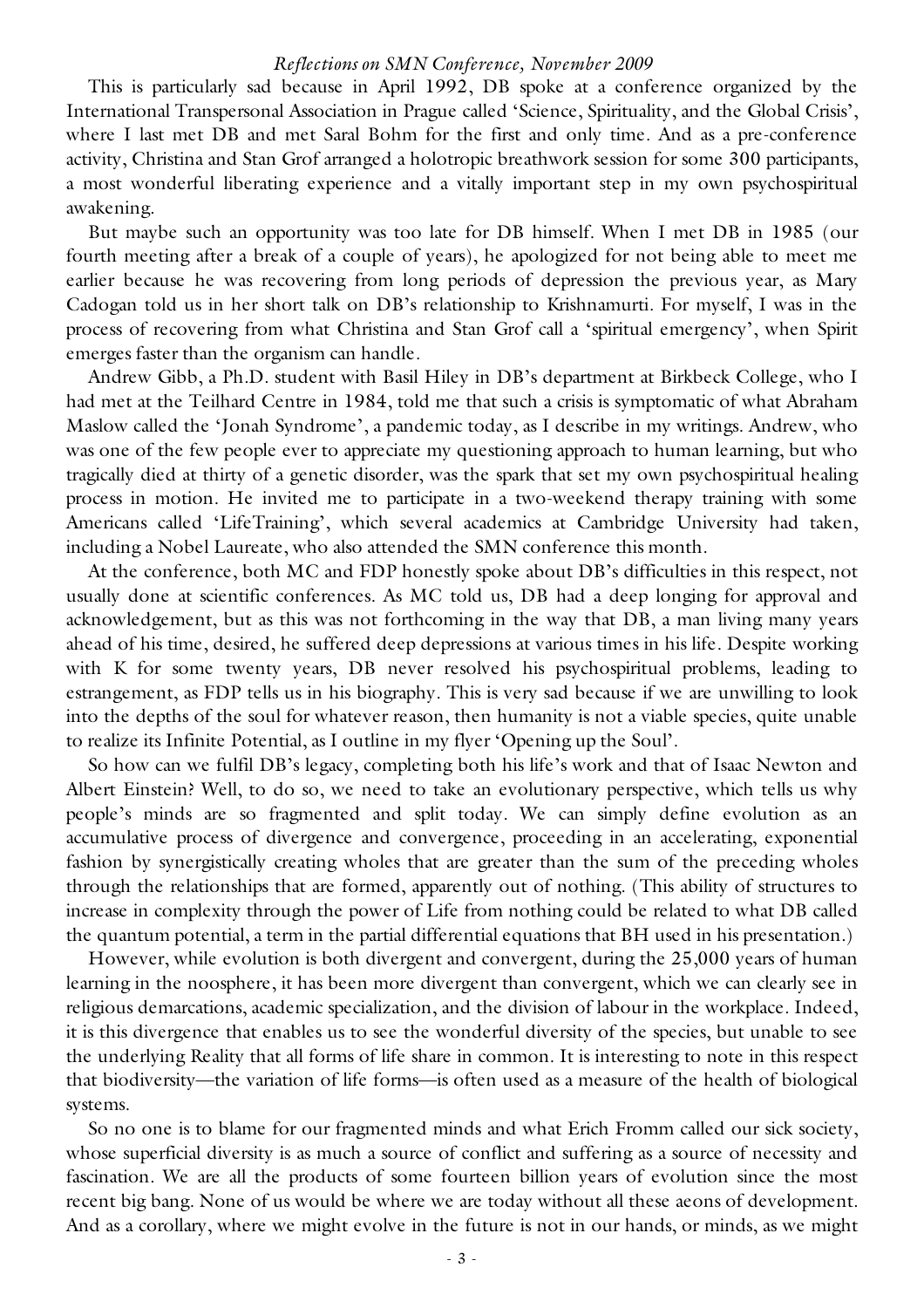more appropriately say. Nevertheless, we can see the general trends once we are conscious of the way we think, learn, and organize our ideas, for then evolution becomes fully conscious of itself.

Most importantly, if divergent evolution continues to predominate, with no one able to understand what is happening to us all at these critical times we live in, then it is probable that we shall be driven to extinction in ignorance before we have been able to realize our Infinite Potential as Divine, Cosmic beings.

The only practical way forward for humanity is therefore for all the divergent streams of evolution to converge in a megasynthesis of everything, as Pierre Teilhard de Chardin prophesied in *The Human Phenomenon*. However, he saw this megasynthesis more in the collective than in the individual, healing our sick society more than our fragmented minds, as this passage indicates:

The way out for the world, the gates of the future, the entry into the superhuman, will not open ahead to some privileged few, or to a single people, elect among all peoples. They will yield only to the thrust of *all together* in the direction where all can rejoin and complete one another in a spiritual renewal of the Earth.

What Teilhard called Superhuman is obviously related to Aurobindo Ghose's Supermind, in which there is no paralysing division, because knowledge is not self-divided. As Aurobindo said in *The Life Divine*, "The Supermind is the Vast; it starts from unity, not division, it is primarily comprehensive, differentiation is only its secondary act."

But it is important not to confuse the underlying concepts with the words that are used to represent concepts. What Aurobindo meant by *Supermind* seems to be much closer to what I would call *Consciousness* or *Wholeness*. We can see this from his confusion about the concepts of evolution and involution in relationship to time, as I describe in two other flyers prepared for the David Bohm conference, held three days before the 150th anniversary of the publication of Darwin's *On the Origin of Species*: 'Evolution, Involution, and Revolution' and 'The Two Dimensions of Time'. We can see from these flyers that while Aurobindo started from unity, he did not manage to use David Bohm's notion of order, learnt from his artist friend Charles Biederman, to develop and maintain a fully integrated mind, which is what we can best call Supermind.

But is humanity destined to evolve into a society of individuals with healed, translucent minds living in love, peace, and harmony with each other and our environment? Well, while I have lived in hope for the past sixty years that such a Utopian society would one day emerge, my visit to London this month has finally convinced me that it won't. For even DB thought that Teilhard's prophecy would never be fulfilled. As FDP reminded us, DB could not see how there could be a grand unified theory (as a form of insight) that encompasses the Totality of Existence. In DB's words, mentioned by FDP, "there can no more be an ultimate form of such thought than there could be an ultimate poem (that would make all further poems unnecessary)". And in an obituary on DB published in the *Noetic Sciences Review* in 1994, William Keepin said, "imagine a Grand Unified Symphony that encompassed all possible symphonies—past, present, and future—thereby rendering all further musical composition redundant and unnecessary. The idea is preposterous."

One reason why DB limited his potential was that he never inverted his worldview, putting Consciousness first, matter second. This is a little strange because when we met in 1985, after I had discovered the paradigm shift taking place in science through such people as Fritjof Capra, Rupert Sheldrake, Peter Russell, Willis Harman, and David Bohm himself, we talked about the possibility of completing today's scientific revolution. I was very keen on this prospect, for what was to become Integral Relational Logic (IRL), the gnostic foundation and metaphysical framework for the Unified Relationships Theory (URT), was just beginning to emerge in consciousness. But DB pointed out that if such a scientific revolution were a possibility, it would not be a paradigm shift or change. For Wholeness is not a paradigm in the sense of pattern; ultimately Consciousness is a seamless, borderless continuum, with no divisions anywhere. In a similar fashion, Krishnamurti called Truth the 'Pathless Land'. Nevertheless DB could not see that the infinite potential of selfreflective, integral, abstract thought would lead to an all-inclusive cosmology of cosmologies.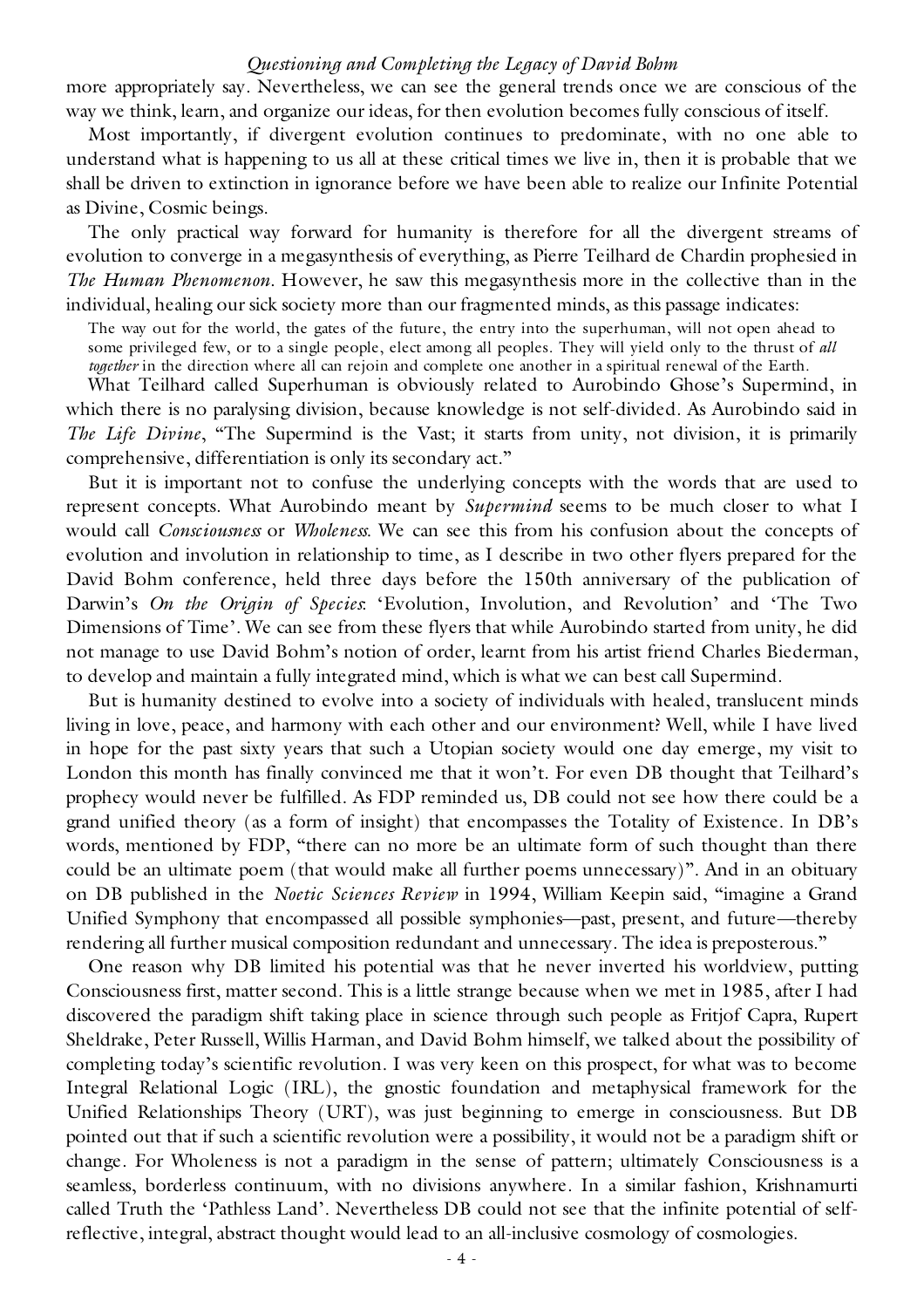## *Reflections on SMN Conference, November 2009*

DB and I began to go in different directions after this 1985 meeting. I began to focus on my psychospiritual awakening, an adventure that DB wanted to go on but apparently didn't dare. Two years later, my Norwegian wife and I told DB about Barry Long, who was claiming to be K's successor, which led DB to meet BL a couple of times, I believe, not mentioned in FDP's biography. But at our sixth and final meeting in Prague in 1992, it was clear from DB's comments about BL that DB was searching for spiritual enlightenment while still being attached to his identity as a physicist. Nevertheless, even to his dying days, DB was longing to realize what K taught, as MC told us in her talk.

All the physicists at the conference were similarly still holding on to the traditional Western worldview. When a questioner asked how DB was led to study the way that consciousness emerges from matter, none of the panellists said that the question contains an invalid assumption. One problem here is a lack of understanding of what a physicist studies. The word *physics* derives from Greek *phusis* 'birth, origin, nature, inborn quality'. So the true physicist turns inwards searching for the origin of the Universe. She or he does not spend billions of dollars searching for our origins through telescopes pointing into outer space or in particle accelerators. When Bernard Carr, the chairman of the conference and SMN vice-chair, asked how many people at the conference were physicists, I was tempted to put my hand up. But I don't think anyone would have understood my meaning in doing so.

It was particularly revealing that BC should rejoice when he told the meeting that the Large Hadron Collider (LHC) had been switched on again that very day after a one-year hiatus. For DB said that the philosophy of atomism, which we have inherited from Leucippus and Democritus, is inconsistent with the undivided and unbroken flowing movement that is most evident to experience and observation. Furthermore, while BH told us that DB thought that quantum physics should really be called *quantum non-mechanics* rather than *quantum mechanics*, BH used the latter term throughout his talk.

When we are sloppy with language in this way, this is a clear indication that we don't really understand the key difference between human beings and machines, like computers. When I first met DB in November 1980, six months after I had resigned from my marketing job with International Business Machines (IBM), he gave me a synopsis for a science fiction fable, of which there were apparently several versions, as MC told us at the conference. The plot that I was given addressed the key issue of the relationship between 'silicon-based intelligence' (SBI) and 'carbonbased intelligence' (CBI), focusing attention on how any tensions between SBI and CBI might be resolved in the future. For myself, after some forty-five years investigating this vitally important issue, I have now resolved this dilemma, as I describe in my magnum opus, *Wholeness: The Union of All Opposites*. But it turns out that scientific fact is much stranger than science fiction, given our materialistic, mechanistic, and monetary conditioning.

In BH's case, he honestly told us that he is still at a primitive stage of development in the understanding of the relationship of mind and matter. Fair enough, for all European languages reflect this confusion. Even though language is secondary in the creation of a coherent set of ideas, as DB and Einstein were aware, DB introduced the rheomode of language to denote his process view of reality, making the verb primary, overcoming the subject-verb-object structure of the English language.

Leroy Little Bear told us in a most interesting talk on the Blackfoot language of Native Americans that this language similarly puts the verb first. Indeed LLB told us that he can talk all day without using a noun. This is an aspect of ancient wisdom that I had not been aware of before. Not only is the semantics of original languages closer to Nature and the Truth, it seems that the syntax of such indigenous languages is also, a subject that I still have to investigate further through a DVD called *The Language of Spirituality* starring both Leroy Little Bear and F. David Peat.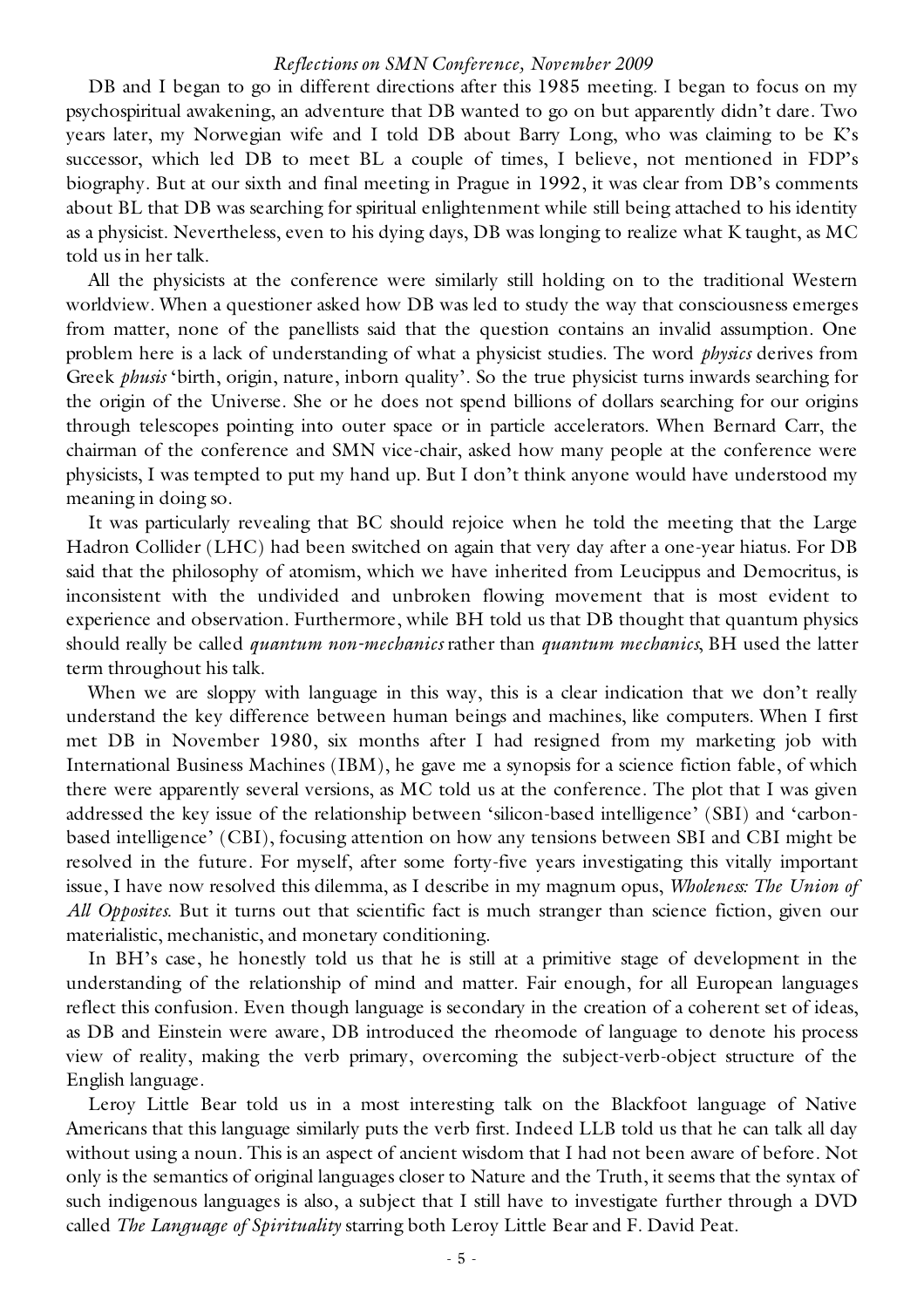For myself, I coined a rheomode word in November 1983, when writing a paper for DB called 'The Thoughtful Society: The Problems and Ethics of Communicating my Universal System of Coherent Thought'. DB coined the verb *vidate*, from the Latin *videre* 'to see', which is used in English in *video*, to mean "to call the attention to a spontaneous and unrestricted act of perception of any sort whatsoever, including perception of whether what is seen fits or does not fit into a broader context or not, as well as perception even of the very attention-calling function of the word itself". He also coined *redivate*, *dividate*, *redividate*, and *irredividate* with corresponding nouns based on *vidation*.

But none of these words satisfactorily describe how I came to create and see a holographic image of the Totality of Existence. So I naturally coined the words *convidate* and *convidation* to denote the universal system of coherent thought that was then emerging within me. Today I call this commonsensical science of reason Integral Relational Logic because it has evolved from Ted Codd's relational model of data, which Larry Ellison took as the foundation for Oracle, today a Fortune-500 company. Although I had not yet learnt to meditate in the conventional way, I regarded convidation as a form of meditation, where the focus of attention is not on a process, like breathing, but on the emergence of ideas as they arise directly from our Divine Source.

However, James Robertson—cofounder of The Other Economic Summit, where I met my Norwegian wife in 1985, and the New Economics Foundation—wrote to me that year saying that *convidate* and *convidation* should really be *convide* and *convision*. I didn't much like this and as the rheomode clearly wasn't working, around 1989, I changed these words to *colluminate* and *collumination*, based on *illuminate* and *illumination*, respectively. *Collumination* has two meanings: (1) The coherent light of Consciousness, enabling us to view the Totality of Existence holographically, rather like the coherent light of a laser, in contrast to the diffuse light of the sun or a light bulb, (2) The action of colluminating, the skill of combining thinking or cogitation with a meditation technique such as vipassana or insight meditation, enabling the coherent light of Consciousness to shine radiantly through the healed, translucent mind.

But collumination is not really a process in the horizontal dimension of time, where machines, like computers, function. Collumination acts more in the vertical dimension of time, where the mystics live: in the Eternal Now. Using another well-known metaphor for Consciousness as an ocean, the Ocean of Consciousness is a multidimensional development of DB's notion of the holomovement, as I describe in 'Healing the Fragmented, Split Mind in Wholeness'. However, I don't often use the word *collumination* because, even though I have been consciously colluminating for over a quarter of a century, I have yet to discover anyone else on Earth who is even beginning to learn to colluminate.

Nevertheless, it is through collumination, as a creative, evolutionary process, and its reverse, dying process, which I call involution, that I have been able to end the long-running war between science and religion, which deeply disturbed me as an eight-year-old in 1950. Sadly, no one else seems to have unified Western reason and Eastern mysticism in this way, for if they had, there would no longer be any need for the SMN to hold Mystics and Scientists conferences each year, or even for the SMN to exist.

This ongoing split was quite obvious at the David Bohm conference. For instance, another symptom of the deep schism between science and spirituality was revealed when BC said in his opening remarks that DB had become something of a cult figure in the New Age movement, at which BH ejaculated, 'unfortunately'. But even those on the other side of the fence, so to speak, did not always view DB favourably. For instance, at Barry Long's first master class in Australia in October 1993, BL despisingly referred to DB as the 'archpriest' of the scientists. There clearly was not a meeting of the minds when they met, a situation that I similarly experienced in my meetings with Barry, as a man. It was only as a mystic that he mirrored my Divine Essence, which we all share.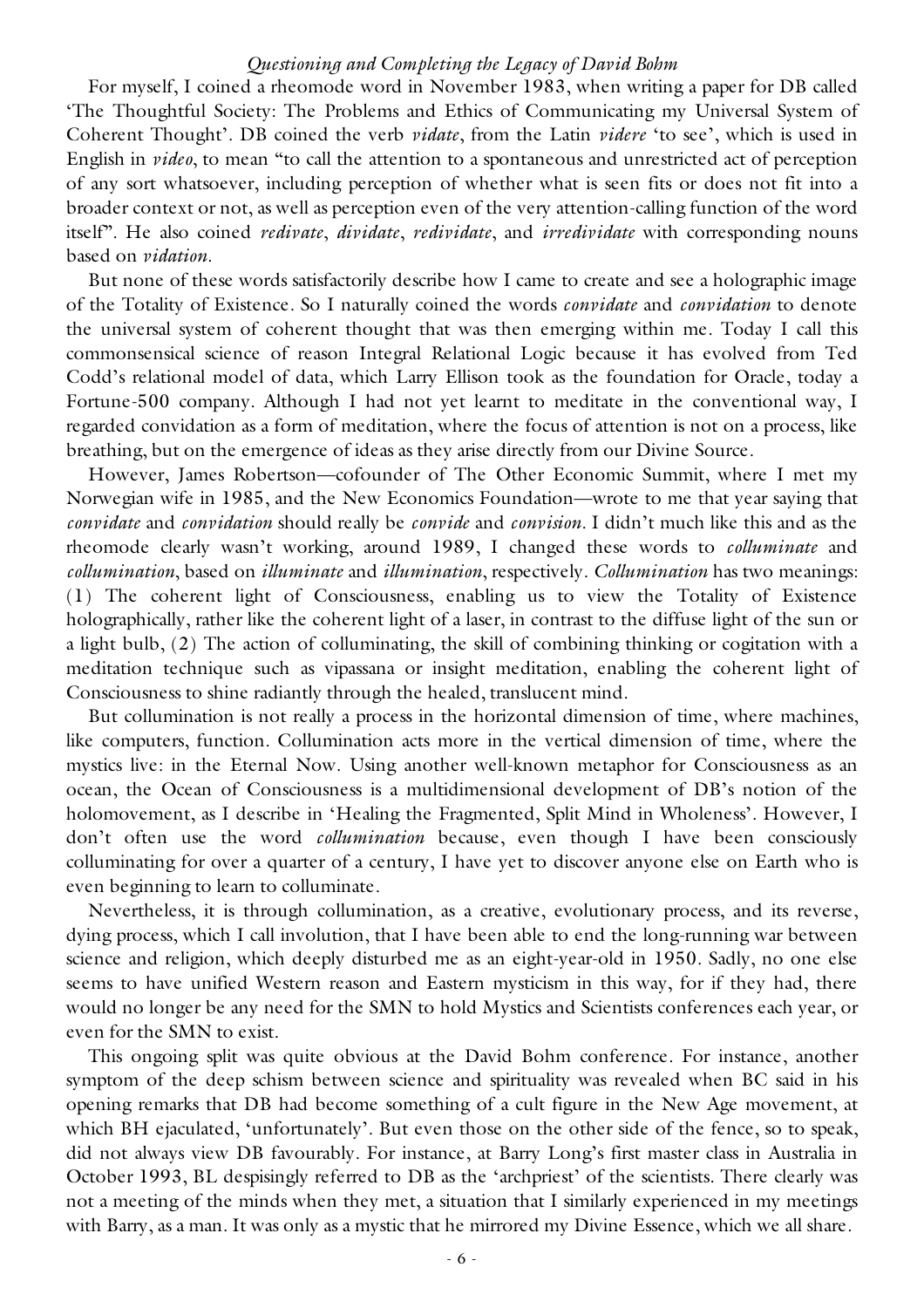## *Reflections on SMN Conference, November 2009*

So where does humanity go from here? With scientists and medical practitioners unable to put first things first, realizing in their depth and breadth of being that Consciousness is the Cosmic Context for all our lives and that Love is the Divine Essence that we all share, we must regard the more advanced spiritual seekers who have gone beyond the much-ridiculed New Age movement to be the harbingers of whatever awakened society might arise from the ashes of the global economy, which will inevitably self-destruct in the next couple of years. But these exemplars of *Homo divinus* are generally more focused on Oneness than Wholeness, more interested in killing the mind in No-Mind than in healing the fragmented mind so that it becomes translucent, as free as possible of our religious, scientific, and economic mechanistic conditioning.

So Andrew Stone's enthusiastic talk on 'Space to Contemplate' may be the way to go, even though this falls far short of building on DB's legacy, on his lifelong endeavours to heal the fragmented, split mind in Wholeness. Such an initiative is more related to the great Spiritual Renaissance currently spreading around the world than to today's Scientific Revolution, both of which are necessary if we are to cocreate the Sharing Economy, recognizing that we are all one.

For myself, it is now crystal clear that my magnum opus, alternatively called *Semantic Principles of Natural Philosophy*, will never be published in hardcopy form. This alternative title indicates that this seminal book is intended to complete today's scientific revolution, just as Newton's *Principia* completed the Copernican revolution. Most of this book has been on the Internet for the past two years in close to its final form and on the Web for over ten years in an evolving form. But not a single person on Earth has discovered that the solution to the ultimate problem of human learning has been available to anyone who might be searching for it. Even when I give people a printed copy, they do not read it because it is too overwhelming. It is not sufficient just to be interested in ending the long-running war between science and religion. It is also necessary to dedicate one's entire life to Wholeness, sacrificing everything that might get in the way, such as attachment to family, home, job, career, and money. For without a radical change of work ethic, focused on the Awakening of Intelligence, humanity has no future.

How I should live the rest of my life on Earth is however far from clear. What is certain is that never again will I leave my natural habitat, which is Wholeness, and attempt to communicate to those who are not able to receive what I have to offer. For doing so is a violation of Wholeness and thus extremely painful, which shows that I am not yet fully free of my personal conditioning in a social environment, although I am in solitude, when on silent meditation retreat, or when making divine love with my beloved. I am thus more of a Bodhisattva than a Buddha, an issue that DB explored in his first book, as BH described, and which I have not yet read, but have ordered from the Swedish university library system, along with some other books mentioned at the conference.

For beginning with Wholeness and undivided flowing movement, BH told us that DB was led to question the relationship between Wholeness and the individual, which I explore in depth in 'Healing the Fragmented, Split Mind in Wholeness', and between movement and the invariant, just a couple of pairs of opposites, all of which are unified by the Principle of Unity, the fundamental design principle of the Universe: *Wholeness is the union of all opposites*. But as I said in my flyer 'The Principle of Unity', this universal, self-verifying truth is at once the simplest and most difficult notion to assimilate in consciousness. For by doing so, the fragmented mind becomes fully healed and individual consciousness expands to such an extent that it becomes coterminous with Consciousness itself, quite mind-shattering and -opening.

As there is a primary-secondary relationship between mysticism and science, I could just rest in the bliss of Wholeness, doing nothing for the rest of my life, like hermits living in their caves. For having reached the Omega point of evolution at the end of time, there really is nothing more for me to do in life. However, falling into the traditional mystical trap, drunk with the Divine, doesn't feel right given the limitless creative energies that are constantly pouring through me.